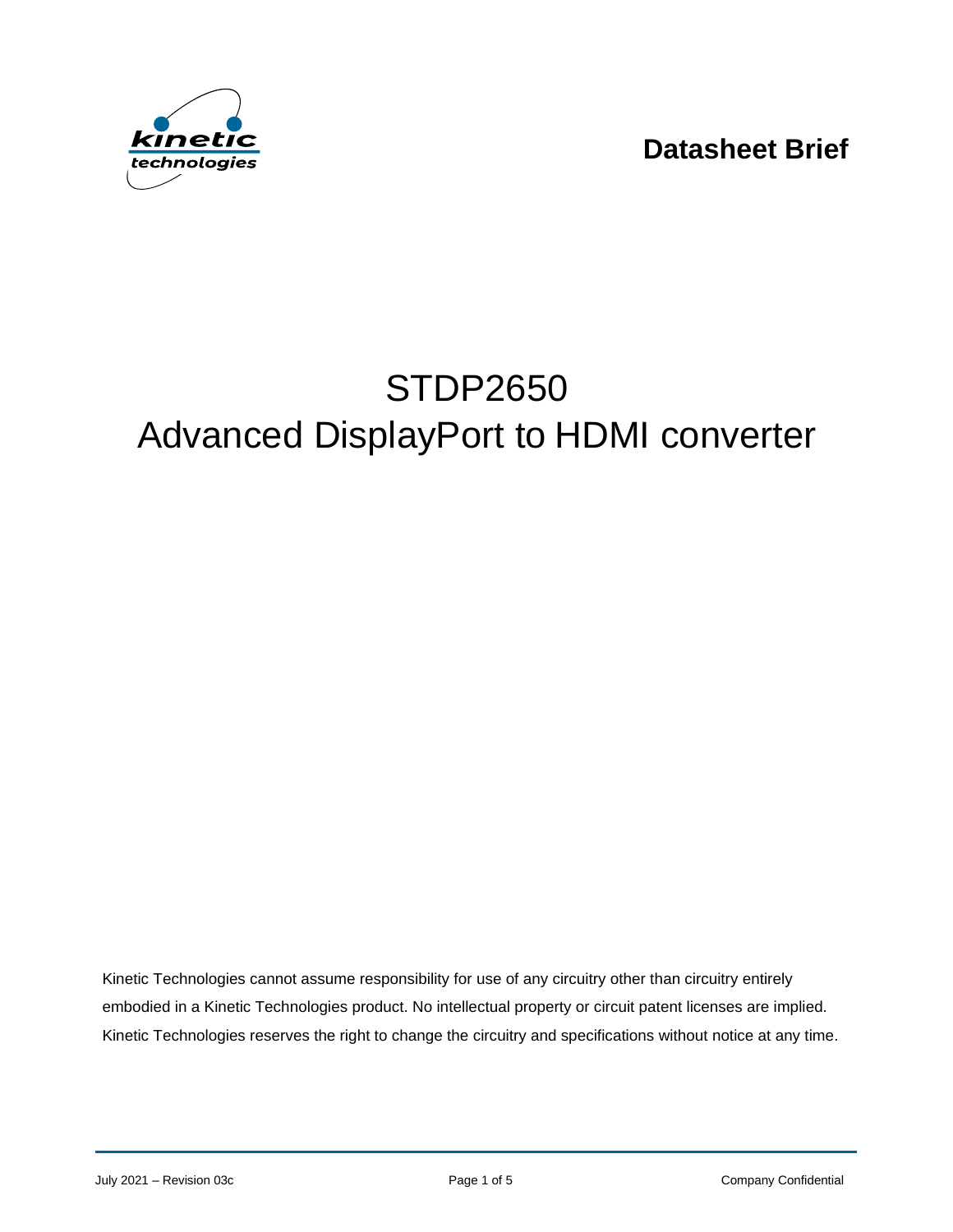

#### **Features**

- DisplayPort™ (DP) dual-mode receiver
	- DP 1.2a/HDMI 1.4 compliant
	- Link rate HBR2/HBR/RBR
	- $-1$ , 2, or 4 lanes
	- AUX CH 1 Mbps
	- Supports eDP operation
	- DC coupled TMDS input up to 2.97Gbps/data pair
- HDMI 1.4 transmitter
	- Max data rate up to 2.97 Gbps/data pair
	- Color depth up to 48 bits
	- 3D video timings
	- CEC
- Operates as DP-to-HDMI protocol converter or HDMI re-timer
- SPDIF audio output
	- 192 kHz/24 bits
	- Compressed/LPCM
- HDCP repeater with embedded keys
- ASSR -- eDP display authentication option
- AUX to I2C bridge for EDID/MCCS pass through
- Device configuration options
- SPI Flash
- I2C host interface
- Spread spectrum on DisplayPort interface for EMI reduction
- Deep color support
	- $-$  RGB/YCC (4:4:4)  $-$  16-bit color
	- YCC (4:2:2) 16-bit color
	- Color space conversion YUV to RGB and RGB to YUV
- **Bandwidth** 
	- Video resolution up to 4K x 2K @ 30 Hz; 1920 x 1080 @ 120 Hz
	- Audio 7.1 Ch up to 192 kHz sample rate
- Low power operation; active 462 mW, standby 21 mW
- Package
	- $-81$  LFBGA (8 x 8 mm)
- Power supply voltages
	- 3.3 V I/O; 1.2 V core

### **Applications**

- DisplayPort to HDMI bridge for TVs and projectors
- Audio-video accessory (dongle) for desktop, notebook computers, and tablets

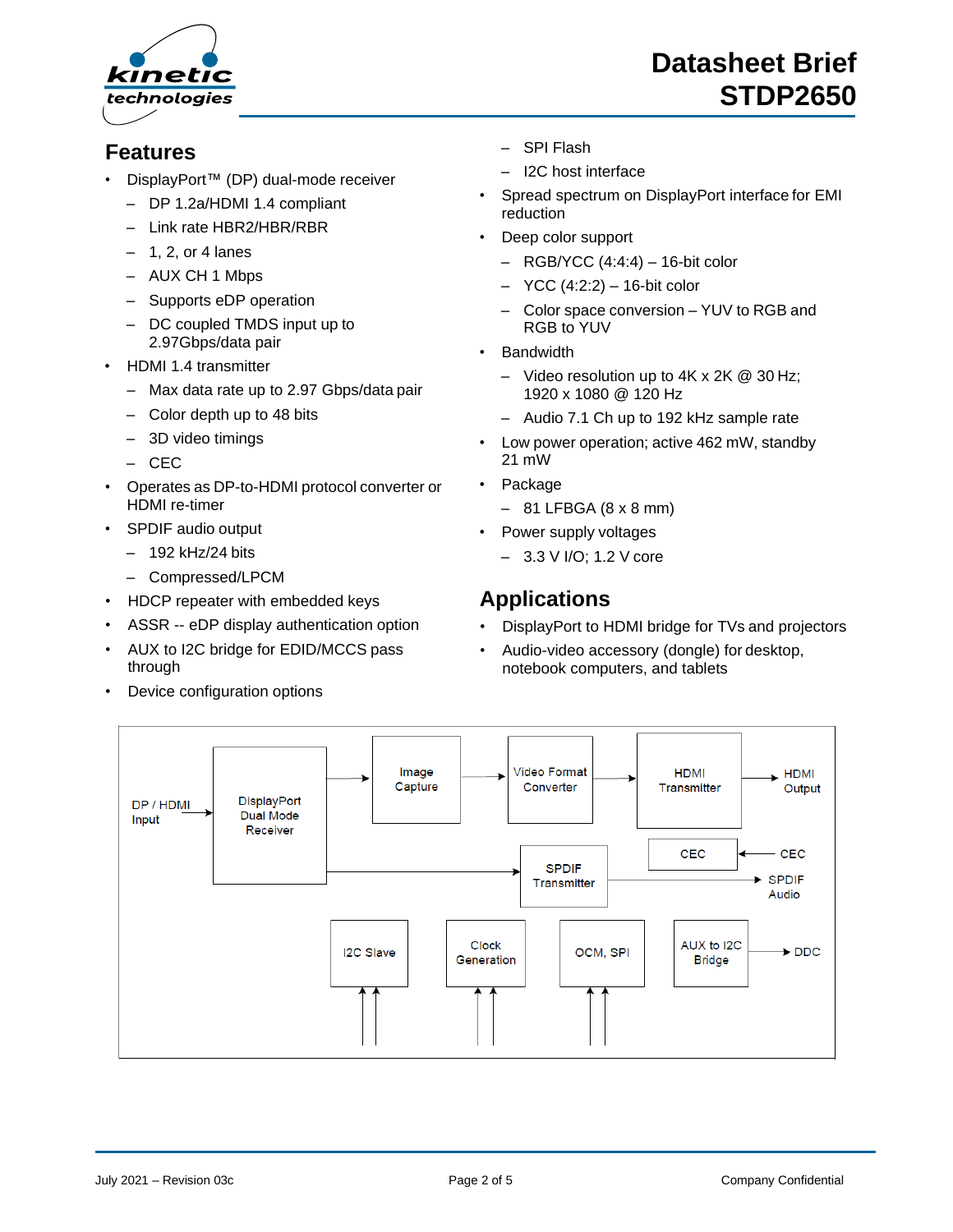

## 1. Description

The STDP2650 is a high-speed DisplayPort-to-HDMI protocol converter or HDMI-to-HDMI re-timer IC for applications such as audio-video cable accessories, docking stations, and TV front-end design. This device includes a VESA DP Standard Ver.1.2a compliant dual-mode receiver and an HDMI 1.4 compliant transmitter. The DisplayPort dual-mode input port comprises four main lanes, AUX CH, and HPD signal. The main lanes can receive either a DP or TMDS signal format. The HDMI output port includes DDC, CEC, and HPD support.

The STDP2650 uses Kinetic's latest generation DisplayPort dual-mode receiver technology that supports HBR2 speed, a data rate of 5.4 Gbps per lane with a total bandwidth of 21.6 Gbps link rate. It can also receive TMDS signal up to 2.97 Gbps per data pair. The HDMI transmitter is capable of supporting link rate up to 2.97 Gbps that corresponds to a pixel rate of 297 MHz, adequate for handling video resolution up to FHD 120 Hz 3D formats. This device delivers deep color video up to 16-bits per color at 1080p 60 Hz and lower video resolutions. The STDP2650 allows audio transport from the source to desired audio rendering devices over the HDMI output or through the SPDIF port. The audio signal from the source can be routed simultaneously to HDMI and SPDIF output ports. For example, the STDP2650 allows routing of any two audio channels on the SPDIF port, while transporting up to eight channels on the HDMI port.

The STDP2650 supports RGB and YCbCr colorimetric formats with color depth of 16, 12, 10, and 8 bits. This device features HDCP 1.3 content protection scheme with an embedded key option for secure transmission of digital audio-video content. It also operates as an HDCP repeater for the downstream sink. The eDP authentication option ASSR (Alternative Scrambler Seed Reset) is supported for embedded application.

The AUX-to-I2C translator in the STDP2650 allows the upstream DisplayPort source to access EDID and transfer MCCS commands to a downstream sink over the HDMI interface. This device has an on-chip microcontroller with SPI and I2C host interface for system configuration purposes. The STDP2650 can be configured with an external SPI Flash for custom applications. In addition, it allows register level configuration from an external host controller through I2C interface.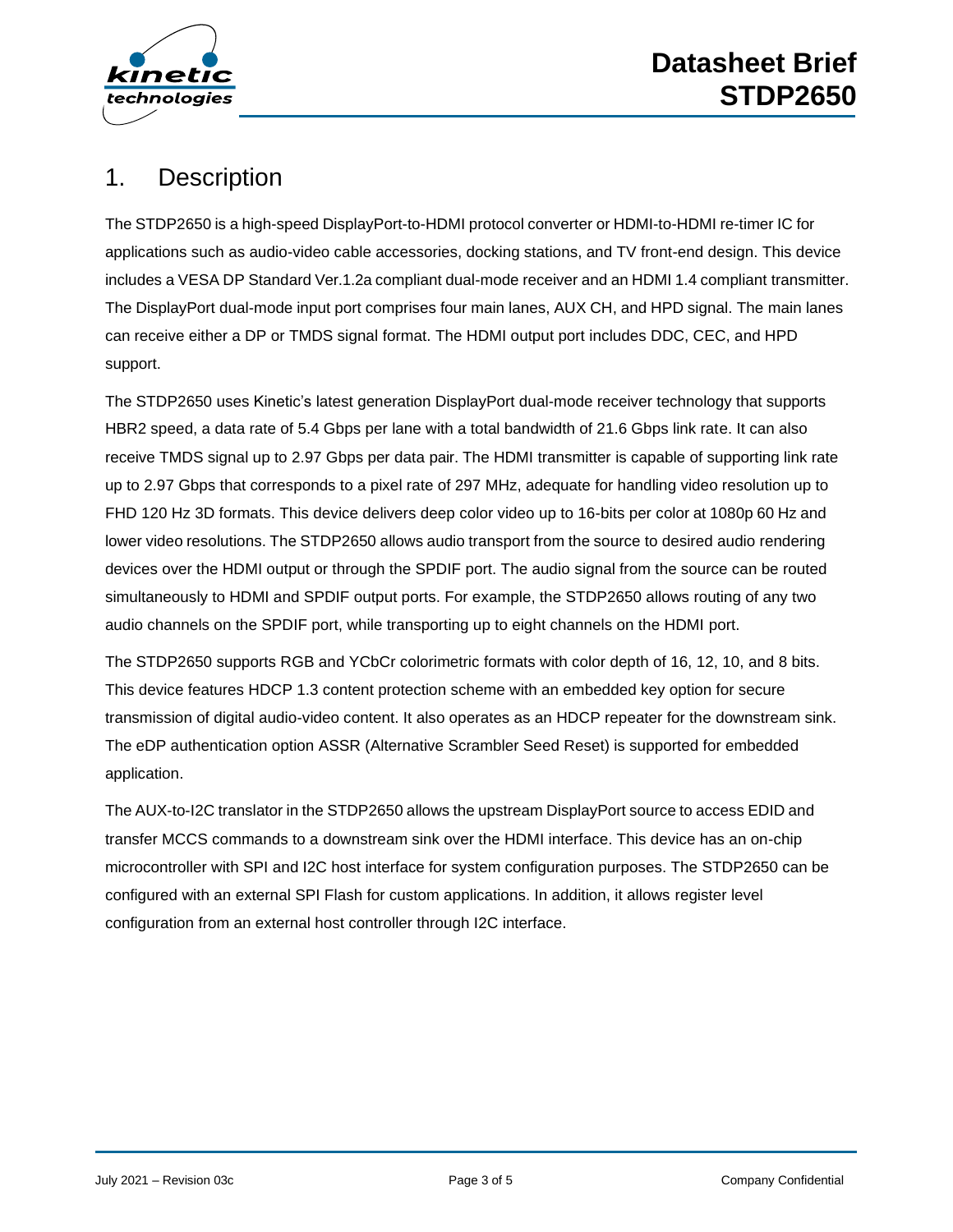

## 2. Application overview

**Figure 1. STDP2650 in notebook accessory application**



#### **Figure 2. STDP2650 inside TV application**